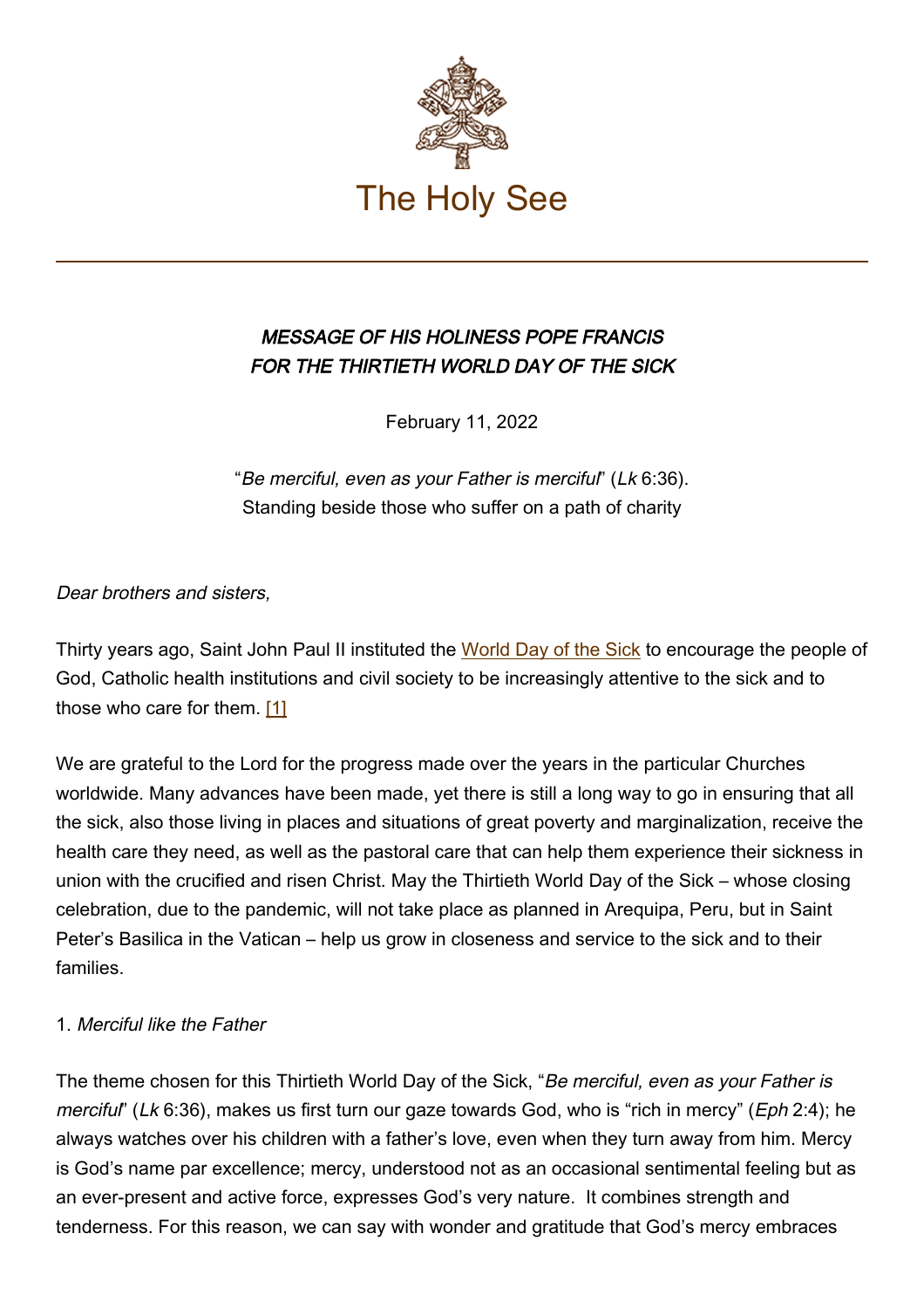both fatherhood and motherhood (cf. Is 49:15). God cares for us with the strength of a father and the tenderness of a mother; he unceasingly desires to give us new life in the Holy Spirit.

## 2. Jesus, the mercy of the Father

The supreme witness of the Father's merciful love for the sick is his only-begotten Son. How often do the Gospels relate Jesus' encounters with people suffering from various diseases! He "went about all Galilee, teaching in their synagogues and preaching the gospel of the kingdom and healing every disease and every infirmity among the people" (Mt 4:23). We do well to ask ourselves why Jesus showed such great concern for the sick, so much so that he made it paramount in the mission of the apostles, who were sent by the Master to proclaim the Gospel and to heal the sick (cf. Lk 9:2).

One twentieth-century philosopher suggests a reason for this: "Pain isolates in an absolute way, and absolute isolation gives rise to the need to appeal to the other, to call out to the other". [2] When individuals experience frailty and suffering in their own flesh as a result of illness, their hearts become heavy, fear spreads, uncertainties multiply, and questions about the meaning of what is happening in their lives become all the more urgent. How can we forget, in this regard, all those patients who, during this time of pandemic spent the last part of their earthly life in solitude, in an intensive care unit, assisted by generous healthcare workers, yet far from their loved ones and the most important people in their lives? This helps us to see how important is the presence at our side of witnesses to God's charity, who, following the example of Jesus, the very mercy of the Father, pour the balm of consolation and the wine of hope on the wounds of the sick. [3]

## 3. To touch the suffering flesh of Christ

Jesus' invitation to be merciful like the Father has particular significance for healthcare workers. I think of all those physicians, nurses, laboratory technicians, the support staff and the caretakers of the sick, as well as the numerous volunteers who donate their precious time to assist those who suffer. Dear healthcare workers, your service alongside the sick, carried out with love and competence, transcends the bounds of your profession and becomes a mission. Your hands, which touch the suffering flesh of Christ, can be a sign of the merciful hands of the Father. Be mindful of the great dignity of your profession, as well as the responsibility that it entails.

Let us thank the Lord for the progress that medical science has made, especially in recent times; new technologies have made it possible to prepare therapies that are of great benefit to the sick; research continues to make a valuable contribution to eliminating old and new pathologies; rehabilitation medicine has greatly expanded its expertise and skills. None of this, however, must make us forget the uniqueness of each patient, his or her dignity and frailties. [4] Patients are always more important than their diseases, and for this reason, no therapeutic approach can prescind from listening to the patient, his or her history, anxieties and fears. Even when healing is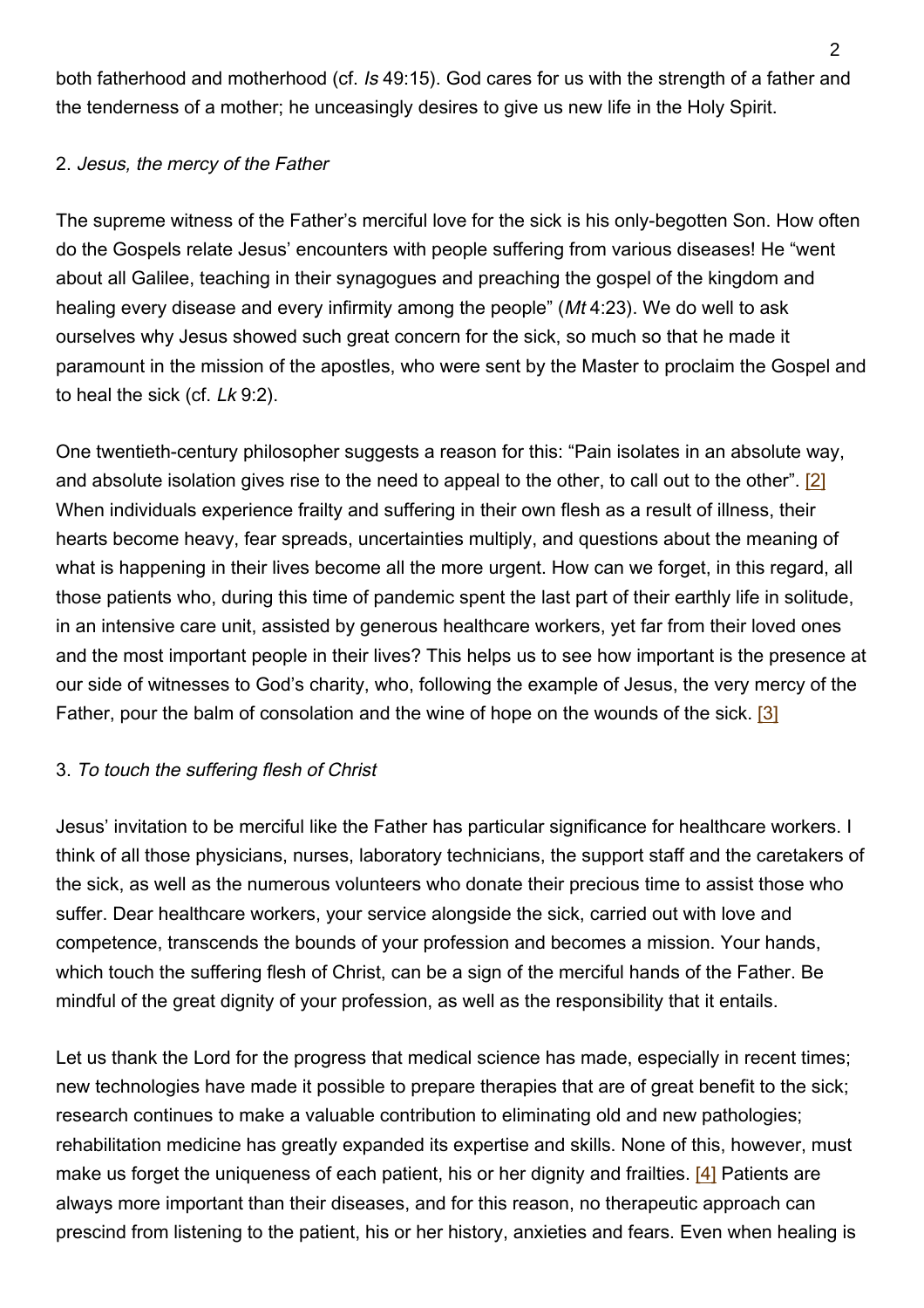not possible, care can always be given. It is always possible to console, it is always possible to make people sense a closeness that is more interested in the person than in his or her pathology. For this reason, I would hope that the training provided to health workers might enable them to develop a capacity for listening and relating to others.

#### 4. Centres of care as "houses of mercy"

The World Day of the Sick is also a good occasion to focus our attention on centres of care. Down the centuries, showing mercy to the sick led the Christian community to open innumerable "inns of the good Samaritan", where love and care can be given to people with various kinds of sickness, especially those whose health needs are not being met due to poverty or social exclusion or to the difficulties associated with treating certain pathologies. In these situations, it is children, the elderly and those who are most frail who most often pay the price. Merciful like the Father, countless missionaries have combined the preaching of the Gospel with the construction of hospitals, dispensaries and care homes. These are precious means whereby Christian charity has taken visible shape and the love of Christ, witnessed by that of his disciples, has become more credible. I think especially of people in the poorest areas of our planet, where it is sometimes necessary to travel long distances to find treatment centres that, albeit with limited resources, offer what is available. We still have a long way to go; in some countries, access to adequate care remains a luxury. We see this, for example, in the scarcity of available vaccines against Covid-19 in poor countries; but even more in the lack of treatment for illnesses that require much simpler medicines.

In this context, I wish to reaffirm the importance of Catholic healthcare institutions: they are a precious treasure to be protected and preserved; their presence has distinguished the history of the Church, showing her closeness to the sick and the poor, and to situations overlooked by others. [5] How many founders of religious families have listened to the cry of their brothers and sisters who lack access to care or are poorly cared for, and have given their utmost in their service! Today too, even in the most developed countries, their presence is a blessing, since in addition to caring for the body with all necessary expertise, they can always offer the gift of charity, which focuses on the sick themselves and their families. At a time in which the culture of waste is widespread and life is not always acknowledged as worthy of being welcomed and lived, these structures, like "houses of mercy", can be exemplary in protecting and caring for all life, even the most fragile, from its beginning until its natural end.

#### 5. Pastoral mercy: presence and proximity

In the past thirty years, pastoral health care has also seen its indispensable service increasingly recognized. If the worst discrimination suffered by the poor – including the sick, who are poor in health – is the lack of spiritual attention, we cannot fail to offer them God's closeness, his blessing and his word, as well as the celebration of the sacraments and the opportunity for a journey of growth and maturation in faith. [6] In this regard, I would like to remind everyone that closeness to